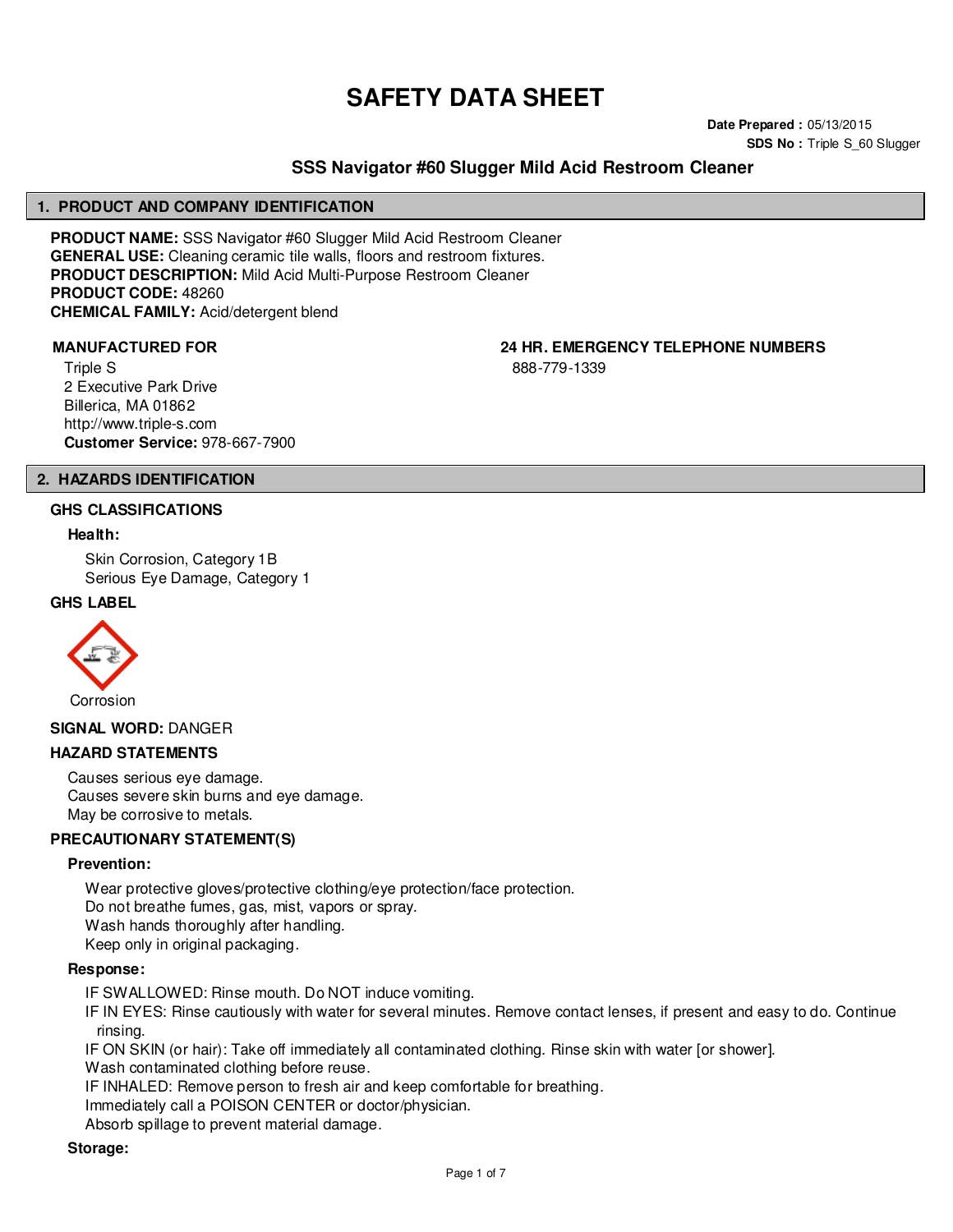Store locked up.

Store in a corrosion resistant plastic container or a metal container with a resistant inner liner.

#### **Disposal:**

Dispose of contents/container according to all local, state and Federal regulations.

#### **EMERGENCY OVERVIEW**

**PHYSICAL APPEARANCE:** Pink Liquid

**IMMEDIATE CONCERNS:** Causes irreversible eye damage and skin burns.

#### **POTENTIAL HEALTH EFFECTS**

**EYES:** Corrosive to the eyes and may cause severe damage including blindness.

**SKIN:** Contact causes severe skin irritation and possible burns.

**SKIN ABSORPTION: None Expected.** 

**INGESTION:** Harmful if swallowed.

**INHALATION:** Mist is irritating to nose, throat and lungs.

#### **REPRODUCTIVE TOXICITY**

**TERATOGENIC EFFECTS:** No known significant effects or critical hazards.

**CARCINOGENICITY:** No known significant effects or critical hazards.

**MUTAGENICITY:** No known significant effects or critical hazards.

**ROUTES OF ENTRY:** Eye, skin, ingestion.

**WARNING CAUTION LABELS:** Corrosive

**PHYSICAL HAZARDS:** May be corrosive to certain metals.

#### **3. COMPOSITION / INFORMATION ON INGREDIENTS**

| <b>Chemical Name</b>        | $Wt.\%$   | <b>CAS</b>    |
|-----------------------------|-----------|---------------|
| Phosphoric Acid             | $45 - 50$ | 7664-38-2     |
| Nonylphenol Ethoxylate      | $5 - 10$  | 9016-45-9     |
| Propylene Glycol            | $0 - 5$   | $57 - 55 - 6$ |
| Ethylene glycol butyl ether | $0 - 5$   | 111-76-2      |
| Fragrance                   | < 1       | N/A           |
| Dye                         | < 0.1     | N/A           |
| Water                       | $65 - 70$ | 7732-18-5     |

#### **4. FIRST AID MEASURES**

**EYES:** Immediately flush eyes with water for at least 15 minutes, while holding eyelids open. Remove contact lenses, if present, after the first 5 minutes, then continue rinsing eye. Seek medical attention immediately.

**SKIN:** Remove contaminated clothing. Immediately flush with water followed by washing with mild soap. Seek medical attention.

**INGESTION:** Get immediate medical attention. Do not induce vomiting unless instructed to do so by poison center or physician.

**INHALATION:** Remove victim to fresh air and monitor. Seek medical advise if irritation persists.

#### **SIGNS AND SYMPTOMS OF OVEREXPOSURE**

**EYES:** Severe burning sensation, damage marked by burns.

**SKIN:** Burning sensation, redness.

**INGESTION:** Irritation of mouth, throat, along with stomach upset, vomiting.

**INHALATION:** Irritation of nose, throat and lungs with coughing, sneezing, possible difficulty breathing.

**ACUTE TOXICITY:** Corrosive to eyes. Causes moderate to severe skin irritation. Harmful if swallowed.

**CHRONIC EFFECTS:** Not Established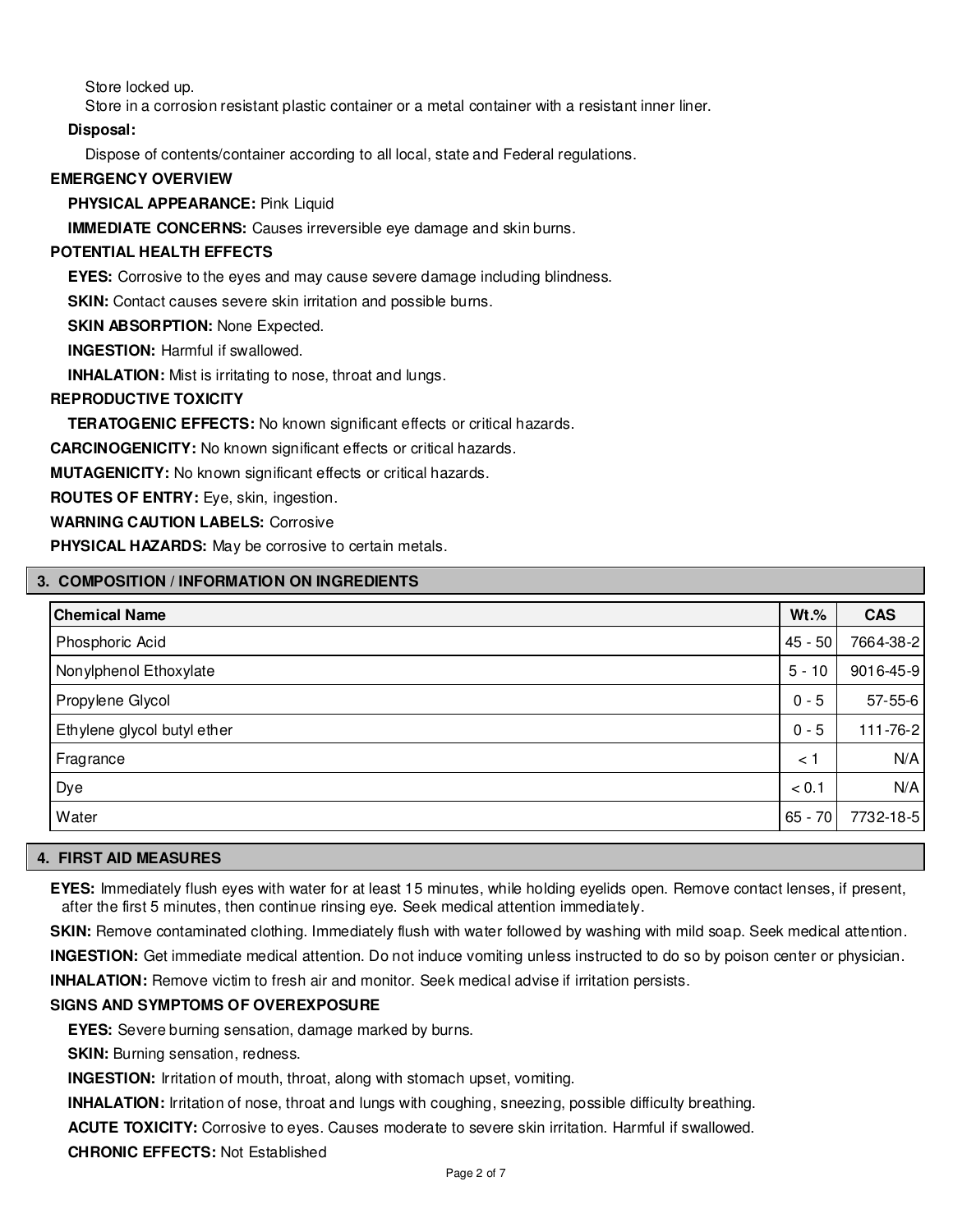**NOTES TO PHYSICIAN:** Probable mucosal damage may contraindicate the use of gastric lavage.

#### **5. FIRE FIGHTING MEASURES**

**FLAMMABLE CLASS:** None

**GENERAL HAZARD:** Non-flammable

**EXTINGUISHING MEDIA:** No special requirements.

**FIRE FIGHTING EQUIPMENT:** No special requirements.

**HAZARDOUS DECOMPOSITION PRODUCTS:** Not Established

#### **6. ACCIDENTAL RELEASE MEASURES**

**SMALL SPILL:** Avoid runoff into storm sewers and ditches which lead to waterways.

**LARGE SPILL:** Avoid walking in material. Prevent product from entering into stream, soil, storm sewer or other bodies of water.

#### **ENVIRONMENTAL PRECAUTIONS**

**WATER SPILL:** Avoid discharges into open waterways.

**LAND SPILL:** Avoid discharge to soil.

**AIR SPILL:** NA = Not Applicable

**GENERAL PROCEDURES:** Isolate spill or leak area immediately. Keep unauthorized personnel away. Do not touch or walk through spilled material. Prevent entry into waterways, sewers, or confined areas. Absorb with dry earth, sand or other noncombustible material and transfer to containers.

**SPECIAL PROTECTIVE EQUIPMENT:** Eye protection, rubber gloves, rubber boots to protect feet.

#### **7. HANDLING AND STORAGE**

**GENERAL PROCEDURES:** Close container after use.

**HANDLING:** Avoid contact with skin and eyes. Wash hands before eating, drinking, smoking or using toilet facilities.

**STORAGE:** Store in closed container in an area inaccessible to children.

**STORAGE TEMPERATURE:** Store at ambient temperatures.

**STORAGE PRESSURE:** Store at ambient atmospheric pressure.

# **8. EXPOSURE CONTROLS / PERSONAL PROTECTION**

# **EXPOSURE GUIDELINES**

| OSHA HAZARDOUS COMPONENTS (29 CFR1910.1200) |             |                        |                   |                  |                   |                     |                   |
|---------------------------------------------|-------------|------------------------|-------------------|------------------|-------------------|---------------------|-------------------|
|                                             |             | <b>EXPOSURE LIMITS</b> |                   |                  |                   |                     |                   |
|                                             |             | <b>OSHA PEL</b>        |                   | <b>ACGIH TLV</b> |                   | <b>Supplier OEL</b> |                   |
| <b>Chemical Name</b>                        |             | ppm                    | mg/m <sup>3</sup> | ppm              | mg/m <sup>3</sup> | ppm                 | mg/m <sup>3</sup> |
| Phosphoric Acid                             | <b>TWA</b>  |                        |                   |                  |                   | NL.                 | <b>NL</b>         |
|                                             | <b>STEL</b> |                        |                   |                  | 3                 | NL.                 | <b>NL</b>         |
| Ethylene glycol butyl ether                 | TWA         | 50                     | 240               | 20               | 97                | NL.                 | <b>NL</b>         |
|                                             | <b>STEL</b> |                        |                   |                  |                   | <b>NL</b>           | <b>NL</b>         |

#### **PERSONAL PROTECTIVE EQUIPMENT**

**EYES AND FACE:** Chemical splash googles and full face-shield.

**SKIN:** Rubber or other chemical resistant gloves.

**RESPIRATORY:** A respirator is not needed under normal and intended conditions of product use.

**WORK HYGIENIC PRACTICES:** Wash with soap and water after handling. Do not eat, drink or smoke while using product.

#### **9. PHYSICAL AND CHEMICAL PROPERTIES**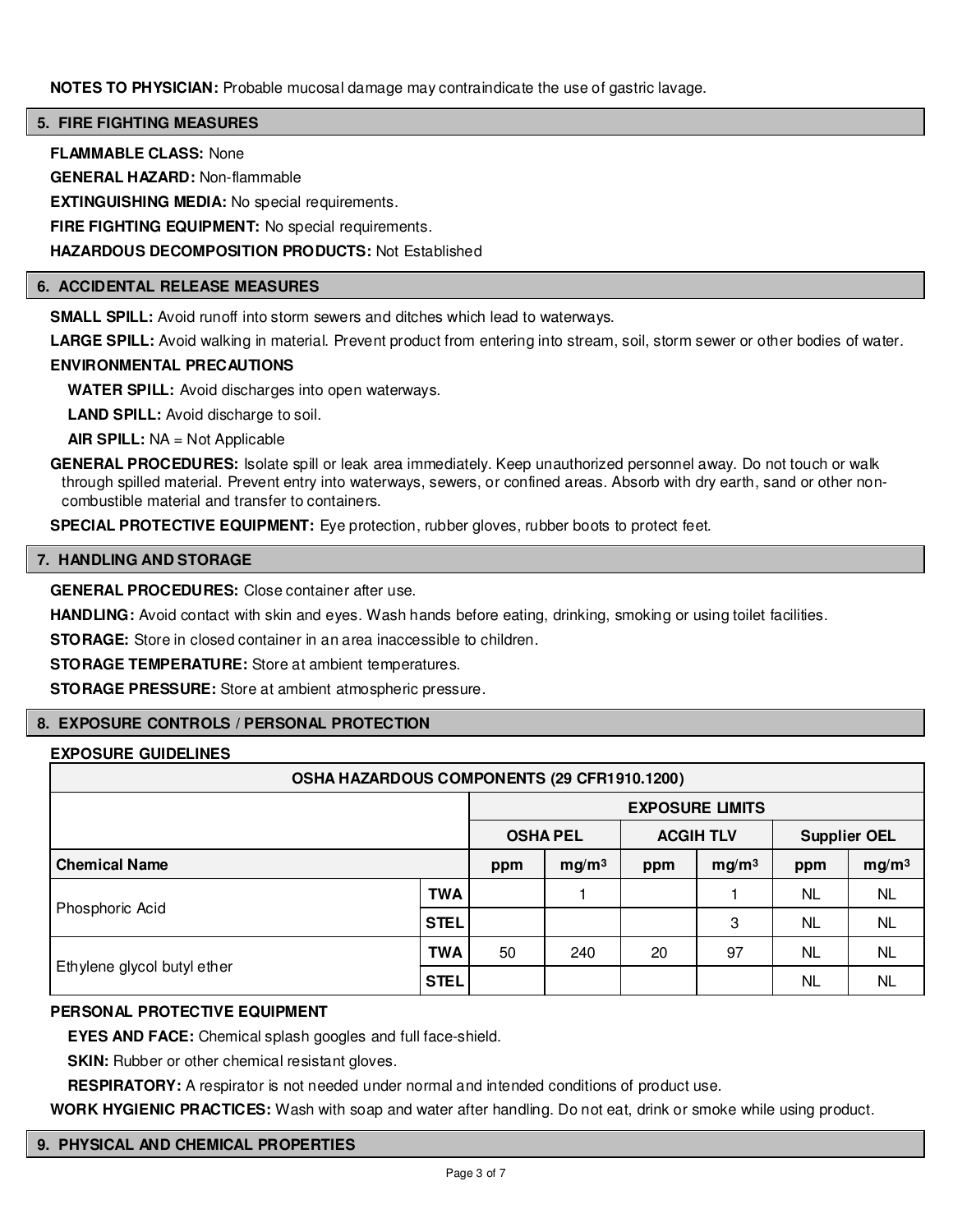**PHYSICAL STATE:** Liquid **ODOR:** Citrus **ODOR THRESHOLD:** Not Established **COLOR:** Pink **pH:** < 1.0 **PERCENT VOLATILE:** >50 **FLASH POINT AND METHOD:** None **FLAMMABLE LIMITS:** N/A **AUTOIGNITION TEMPERATURE:** NA = Not Applicable **VAPOR PRESSURE:** ~ 20 mm Hg at (68°F) **VAPOR DENSITY:** 1 Air = 1 **BOILING POINT: 212° F; 100° C FREEZING POINT: 32° F; 0° C THERMAL DECOMPOSITION:** Not Available **SOLUBILITY IN WATER:** Complete **EVAPORATION RATE:** (Water =1) 1.0 **DENSITY:** 10.82 **SPECIFIC GRAVITY:** 1.297 grams/ml. **VISCOSITY:** Water thin. **(VOC):** 3.500 % by weight

#### **10. STABILITY AND REACTIVITY**

# **REACTIVITY:** Yes

**HAZARDOUS POLYMERIZATION: Will not occur.** 

**CONDITIONS TO AVOID:** None known.

**HAZARDOUS DECOMPOSITION PRODUCTS:** Under normal conditions of storage and use, hazardous decomposition products should not be produced.

**INCOMPATIBLE MATERIALS:** Strong alkalis, oxidizers, chlorine Bleach

# **11. TOXICOLOGICAL INFORMATION**

#### **ACUTE**

| <b>Chemical Name</b>        | ORAL LD <sub>50</sub><br>(rat) | <b>DERMAL LD<sub>50</sub></b><br>(rabbit) | <b>INHALATION</b><br>$LC_{50}$ (rat) |
|-----------------------------|--------------------------------|-------------------------------------------|--------------------------------------|
| Phosphoric Acid             | $\sim$ 1530 mg/kg<br>(rat)     | $\sim$ 2740 mg/kg<br>(rabbit)             |                                      |
| Nonylphenol Ethoxylate      | 16000 mg/kg<br>(rat)           | 4490 mg/kg<br>(rabbit)                    |                                      |
| Ethylene glycol butyl ether | 1300 mg/kg<br>(rat)            | $>$ 2000 mg/kg<br>(rabbit)                | $> 3.1$ mg/l                         |

**EYES:** Not Established

**DERMAL LD50:** Not Established

**ORAL LD50:** Not Established

**INHALATION LC50:** Not Established

**EYE EFFECTS:** Corrosive to eyes. Permanent damage may occur.

**SKIN EFFECTS: Corrosive to skin.**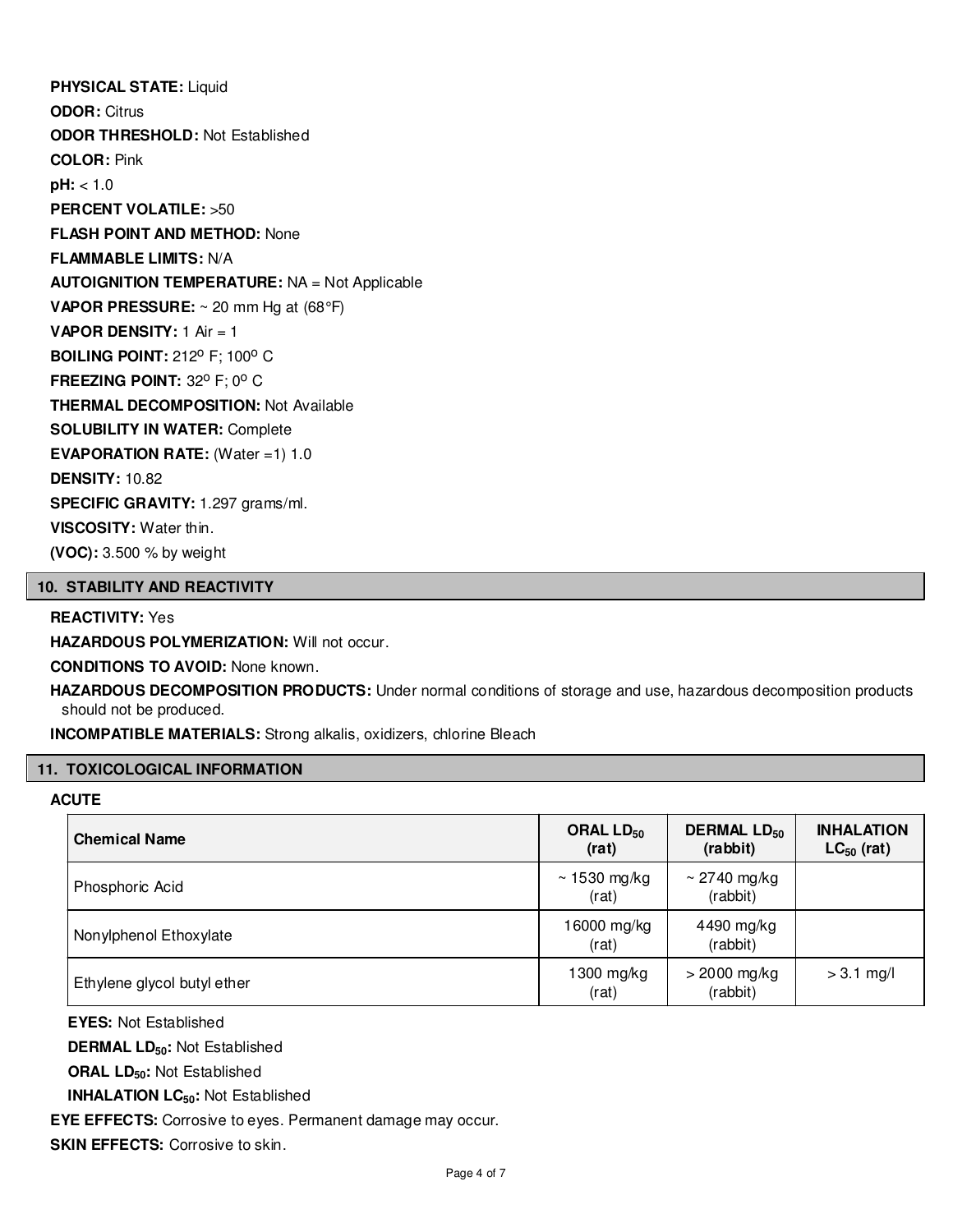#### **CARCINOGENICITY**

| <b>Chemical Name</b>        | <b>NTP</b><br><b>Status</b> | <b>IARC Status</b>                                                         | <b>OSHA</b><br><b>Status</b> |
|-----------------------------|-----------------------------|----------------------------------------------------------------------------|------------------------------|
| Ethylene glycol butyl ether | No listed<br>substance      | Group 3 - Not<br>classifiable as<br>to its<br>carcinogenicity<br>to Humans | No listed<br>substance       |

**IARC:**

The International Agency for Research on Cancer (IARC) has concluded that there is inadequate evidence for carcinogenicity of 2 butoxyethanol in humans, but limited evidence in experimental animals (Group 3 - not classifiable as to its carcinogenicity to humans).

**GENETIC EFFECTS:** No known significant effects or critical hazards.

**REPRODUCTIVE EFFECTS:** No known significant effects or critical hazards.

**TARGET ORGANS:** No known significant effects or critical hazards.

**MUTAGENICITY:** No known significant effects or critical hazards.

#### **12. ECOLOGICAL INFORMATION**

**ENVIRONMENTAL DATA:** Not Established **ECOTOXICOLOGICAL INFORMATION:** Not Established **AQUATIC TOXICITY (ACUTE)**

**96-HOUR LC50:** Not Established

**Notes:** Practically nontoxic

**CHEMICAL FATE INFORMATION:** Not yet Determined

# **13. DISPOSAL CONSIDERATIONS**

**DISPOSAL METHOD:** Any method in accordance with local, state and federal laws. Best method is to recycle or reuse for intended purpose. If discarded, this material and its containers should be treated as hazardous waste based on the characteristics of corrosivity as defined under federal RCRA regulations (40 CFR 261). Consult local authorities for disposal into public sewer.

**FOR LARGE SPILLS:** Consult with local and state authorities for large volume disposal.

**PRODUCT DISPOSAL:** Small quantities (less than 1 gallon) of used material may be flushed to sanitary sewer with copious amounts of water. Larger quantities must be disposed of by a licensed disposal company.

**EMPTY CONTAINER:** Rinse container with clear water. Offer container for recycling, or dispose of in trash.

**RCRA/EPA WASTE INFORMATION:** Corrosive

**RCRA HAZARD CLASS:** C

#### **14. TRANSPORT INFORMATION**

# **DOT (DEPARTMENT OF TRANSPORTATION)**

**PROPER SHIPPING NAME:** Compound, Cleaning Liquid

**TECHNICAL NAME:** Phosphoric Acid Solution

# **PRIMARY HAZARD CLASS/DIVISION:** 8

**UN/NA NUMBER:** 1760

**PACKING GROUP:** III

**PLACARDS:** Corrosive

**LABEL:** Certain package sizes determine the proper labeling of containers. Consult manufacturer for specific information regarding proper labeling.

**OTHER SHIPPING INFORMATION:** Certain shipping modes and packaging sizes may have exceptions from the transport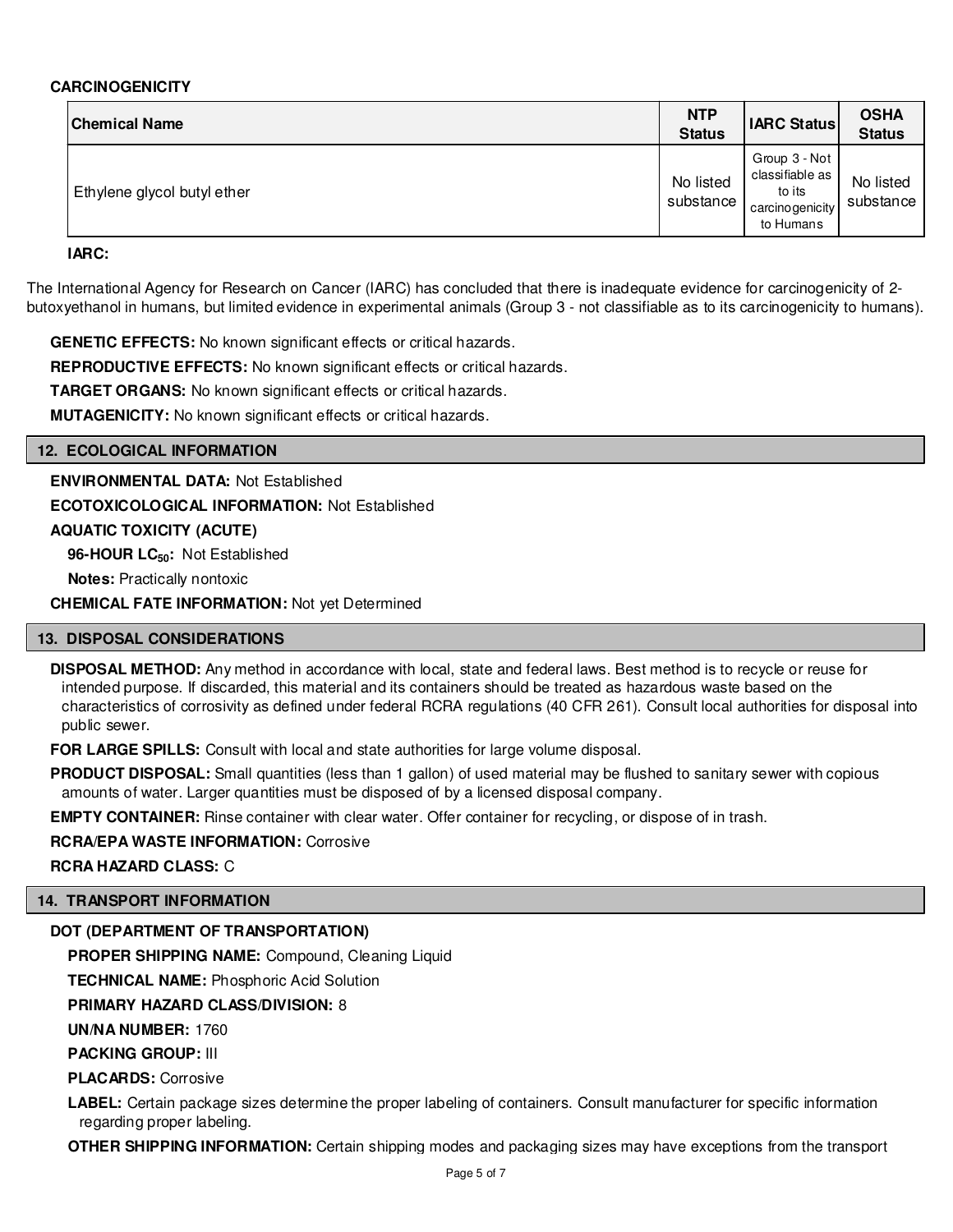regulations. The classifications/information provided above may not reflect applicable exceptions. Contact the manufacturer for more specific information on the proper shipping of this material.

**SPECIAL SHIPPING NOTES:** Quantities less than or equal to one (1) gallon = Limited Quantity not regulated.

#### **VESSEL (IMO/IMDG)**

**SHIPPING NAME:** Corrosive liquid, acidic, inorganic, n.o.s.

**TECHNICAL NAME:** Phosphoric Acid Solution

**UN/NA NUMBER:** 3264

**PRIMARY HAZARD CLASS/DIVISION:** 8

**PACKING GROUP:** III

**PLACARDS:** Corrosive

**LABEL:** Corrosive

# **15. REGULATORY INFORMATION**

#### **UNITED STATES**

# **DOT LABEL SYMBOL AND HAZARD CLASSIFICATION**



Corrosive Limited

**Quantity** Ground

### **SARA TITLE III (SUPERFUND AMENDMENTS AND REAUTHORIZATION ACT)**

#### **311/312 HAZARD CATEGORIES:** Health - Acute

#### **FIRE:** No **PRESSURE GENERATING:** No **REACTIVITY:** No **ACUTE:** Yes **CHRONIC:** No

**313 REPORTABLE INGREDIENTS:** No listed substance

#### **EPCRA SECTION 313 SUPPLIER NOTIFICATION**

| Chemical Name               | $Wt.\%$ | <b>CAS</b> |
|-----------------------------|---------|------------|
| Ethylene glycol butyl ether |         | 111-76-2   |

#### **302/304 EMERGENCY PLANNING**

**EMERGENCY PLAN:** No listed substance

#### **CERCLA (COMPREHENSIVE RESPONSE, COMPENSATION, AND LIABILITY ACT)**

**CERCLA REGULATORY:** Phosphoric Acid

| l Chemical Name | $Wt.\%$ | <b>CERCLA</b><br>RQ   |
|-----------------|---------|-----------------------|
| Phosphoric Acid |         | $ 45 - 50 5,000$ lbs. |

**CERCLA RQ:** 5000 lbs.

# **TSCA (TOXIC SUBSTANCE CONTROL ACT)**

**TSCA REGULATORY:** All ingredients are listed on the TSCA Chemical Inventory.